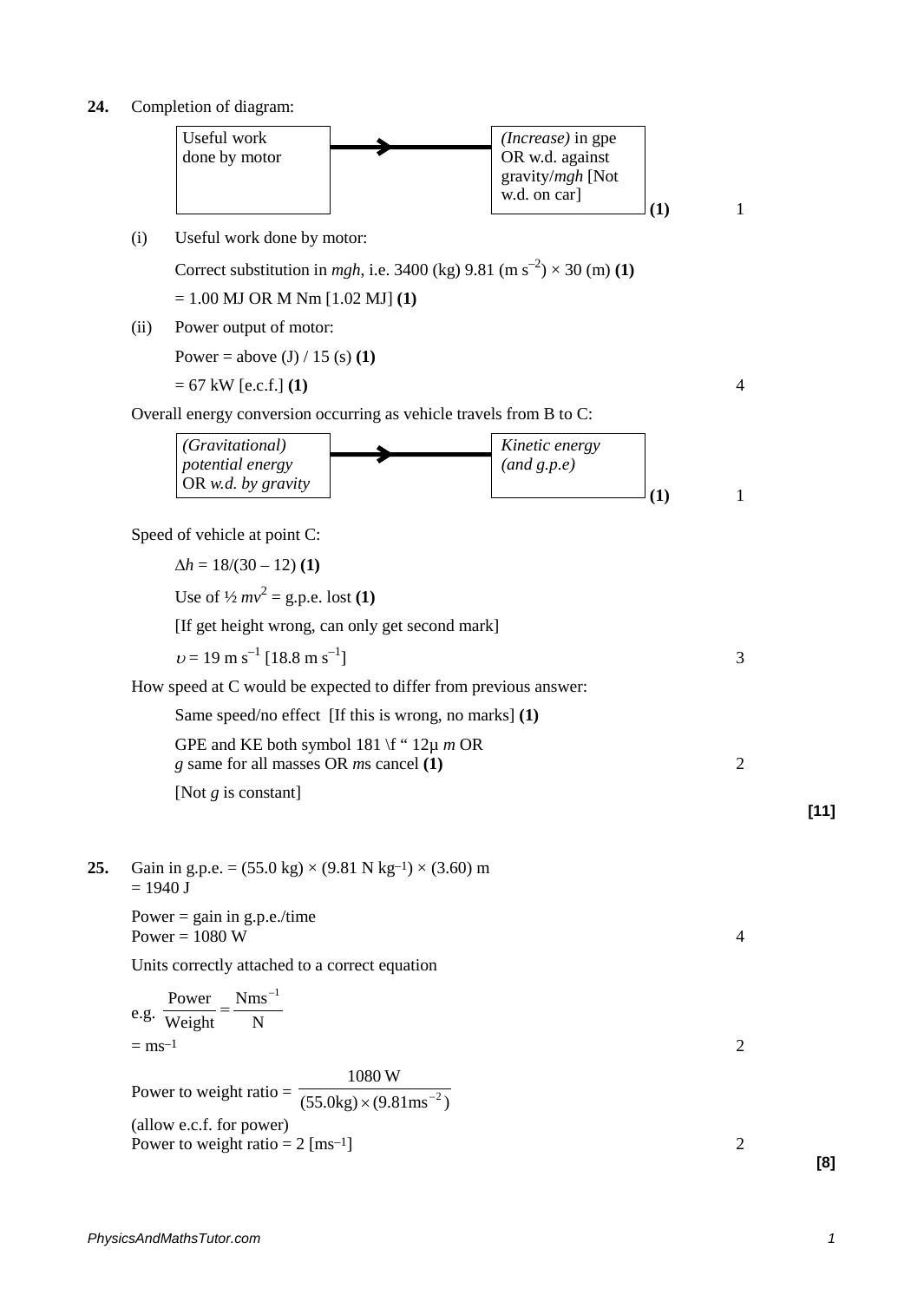| 26. | Calculation of g.p.e:<br>Use of $m = \rho V$ (1)                                                                                |                |        |
|-----|---------------------------------------------------------------------------------------------------------------------------------|----------------|--------|
|     | Use of $E_p = mgh$ [ $m = 8.1 \times 10^x$ kg]<br>(1)<br>64 J (1)                                                               | 3              |        |
|     | Explanation:<br>(Some) water has moved up<br>(1)                                                                                | 1              |        |
|     | Why g.p.e. is less:<br>Water has less mass<br>(1)<br>Water has lower density/moved up same distance/where the block was.<br>(1) |                |        |
|     | <b>OR</b>                                                                                                                       |                |        |
|     | Some energy is dissipated/lost to surroundings/converted to other forms<br>(1)<br>K.E./internal energy/heat/sound<br>(1)        |                |        |
|     | <b>OR</b>                                                                                                                       |                |        |
|     | Mechanism: via friction or drag/because the block or water accelerates/as<br>block hits the bottom $(2)$                        | $\overline{2}$ | [6]    |
|     |                                                                                                                                 |                |        |
| 27. | Amount of work done by each of the forces                                                                                       |                |        |
|     | (Each of the forces does)zero (1)                                                                                               |                |        |
|     | Forces perpendicular to motion [consequent] (1)                                                                                 | $\overline{2}$ |        |
|     | [No marks if imply that work $= 0$ because forces cancel]                                                                       |                |        |
|     | Determination of force $F$                                                                                                      |                |        |
|     | Use of gradient seen/implied (1)                                                                                                |                |        |
|     | $F = 2.7 - 2.9$ N (1)                                                                                                           | $\mathfrak{2}$ |        |
|     | Graph                                                                                                                           |                |        |
|     | Straight line finishing at $(1.8, 0)$ (+ or – 1 small square) (1)                                                               |                |        |
|     | Starting at $(0, 5)$ (+ or – 1 small square) (1)                                                                                | $\overline{2}$ |        |
|     | Calculation of speed                                                                                                            |                |        |
|     | Use of k.e. = $\frac{1}{2}mv^2$ / use of $F = ma$ and equation of motion (1)                                                    |                |        |
|     | $v = 3.5$ ms <sup>-1</sup> (ecf) (1)                                                                                            | $\overline{2}$ |        |
|     | Sketch of graph                                                                                                                 |                |        |
|     | Ascending line whose gradient decreases as $d$ increases $(1)$                                                                  | 1              |        |
|     | Shape of graph                                                                                                                  |                |        |
|     | Force greater at higher speed/gradient is the force/force decreases with<br>distance $(1)$                                      | $\mathbf{1}$   |        |
|     |                                                                                                                                 |                | $[10]$ |
| 28. | Gravitational potential energy                                                                                                  |                |        |
|     | Use of $mgh$                                                                                                                    | 1              |        |
|     | Vertical drop per second = $(8.4 \text{ m}) \sin (3^{\circ})$                                                                   | 1              |        |
|     | $3.9 \times 10^2$ J/Js <sup>-1</sup> /W                                                                                         | 1              |        |
|     |                                                                                                                                 |                |        |

What happens to this lost gpe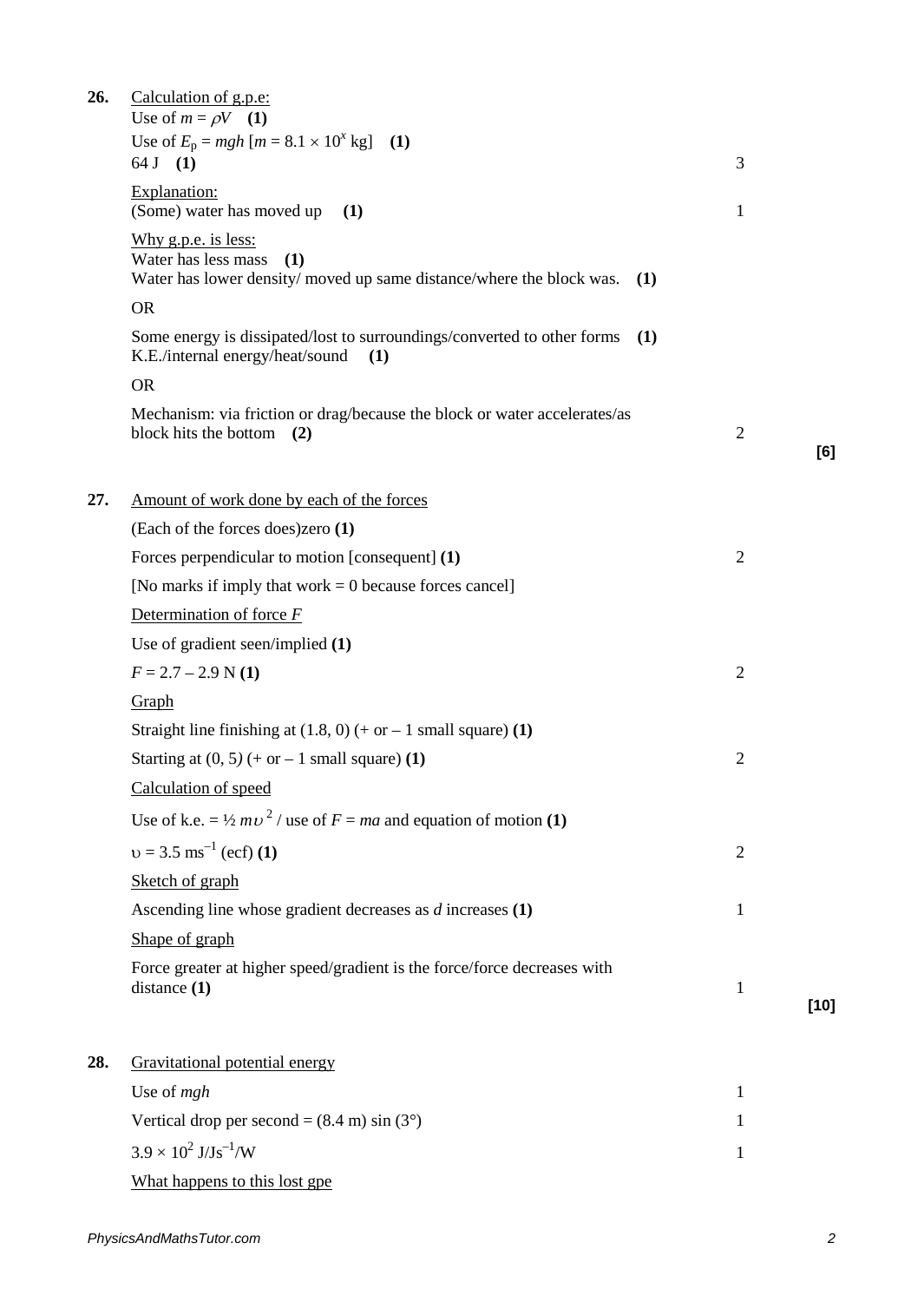|     |     | Becomes internal energy/used to do work against friction and/or<br>drag/heat/thermal energy. [mention of KE loses the mark]                                                                                                          | 1              |     |
|-----|-----|--------------------------------------------------------------------------------------------------------------------------------------------------------------------------------------------------------------------------------------|----------------|-----|
|     |     | Estimate of rate at which cyclist does work                                                                                                                                                                                          |                |     |
|     |     | Rate of working = $2. \times 3.9 \times 10^2$ W                                                                                                                                                                                      | 1              |     |
|     |     | $=7.8 \times 10^2$ W                                                                                                                                                                                                                 | $\mathbf{1}$   |     |
|     |     | $[3.9 \times 10^2$ W earns 1 out of 2]                                                                                                                                                                                               |                |     |
|     |     |                                                                                                                                                                                                                                      |                | [6] |
| 29. | (a) | Energy change                                                                                                                                                                                                                        |                |     |
|     |     | Both parts correct [NB 1 mark only] (1)<br>Gravitational potential (energy) to kinetic / movement (energy) /<br>work done                                                                                                            | 1              |     |
|     | (b) | Principal of conservation of energy                                                                                                                                                                                                  |                |     |
|     |     | EITHER $(1)$ $(1)$<br>Energy can be neither created nor destroyed<br><b>OR</b>                                                                                                                                                       |                |     |
|     |     | Energy cannot be created/destroyed / total energy is not $(1)$<br>lost/gained<br>merely transformed from one form to another / in a                                                                                                  |                |     |
|     |     | closed/isolated system (1)                                                                                                                                                                                                           | $\overline{2}$ |     |
|     | (c) | Speed of water<br>Correct substitution into correct formula (1)<br>Correct value with correct unit (1)<br>Power = force $\times$ velocity                                                                                            | $\overline{2}$ |     |
|     |     | $1.7 \times 10^{9}$ (W) = $3.5 \times 10^{8}$ (N) $\times V$<br>$V = 4.86$ m s <sup>-1</sup>                                                                                                                                         |                |     |
|     | (d) | Explanation                                                                                                                                                                                                                          |                |     |
|     |     | Not all the energy of the falling water is transferred to the output<br>power OR system is not 100% efficient OR water is not brought (1)<br>to rest OR friction OR some of the energy is transferred to<br>heat/sound/surroundings. | 1              |     |
|     | (e) | Time<br>Correct value with correct unit. (1)                                                                                                                                                                                         | 1              |     |
|     |     | Time = $\frac{7 \times 10^6 \text{(m}^3)}{390 \text{(m}^3 \text{s}^{-1})}$ = 17 949 s (= 299 min) (= 5 h)                                                                                                                            |                |     |
|     | (f) | Work done                                                                                                                                                                                                                            |                |     |
|     |     | Correct substitution into correct formula to find mass of water $(1)$                                                                                                                                                                |                |     |
|     |     | Identifying<br>"work done = force x distance moved in direction of force" $(1)$                                                                                                                                                      |                |     |
|     |     | Correct value with correct unit (1)                                                                                                                                                                                                  |                |     |
|     |     | Mass of water = volume $\times$ density                                                                                                                                                                                              | 3              |     |
|     |     | $= 7 \times 10^{6}$ (m <sup>3</sup> ) $\times 10^{3}$ (kg m <sup>-3</sup> ) (= 6.9 $\times 10^{9}$ kg)                                                                                                                               |                |     |
|     |     | Work done = force $\times$ distance                                                                                                                                                                                                  |                |     |
|     |     |                                                                                                                                                                                                                                      |                |     |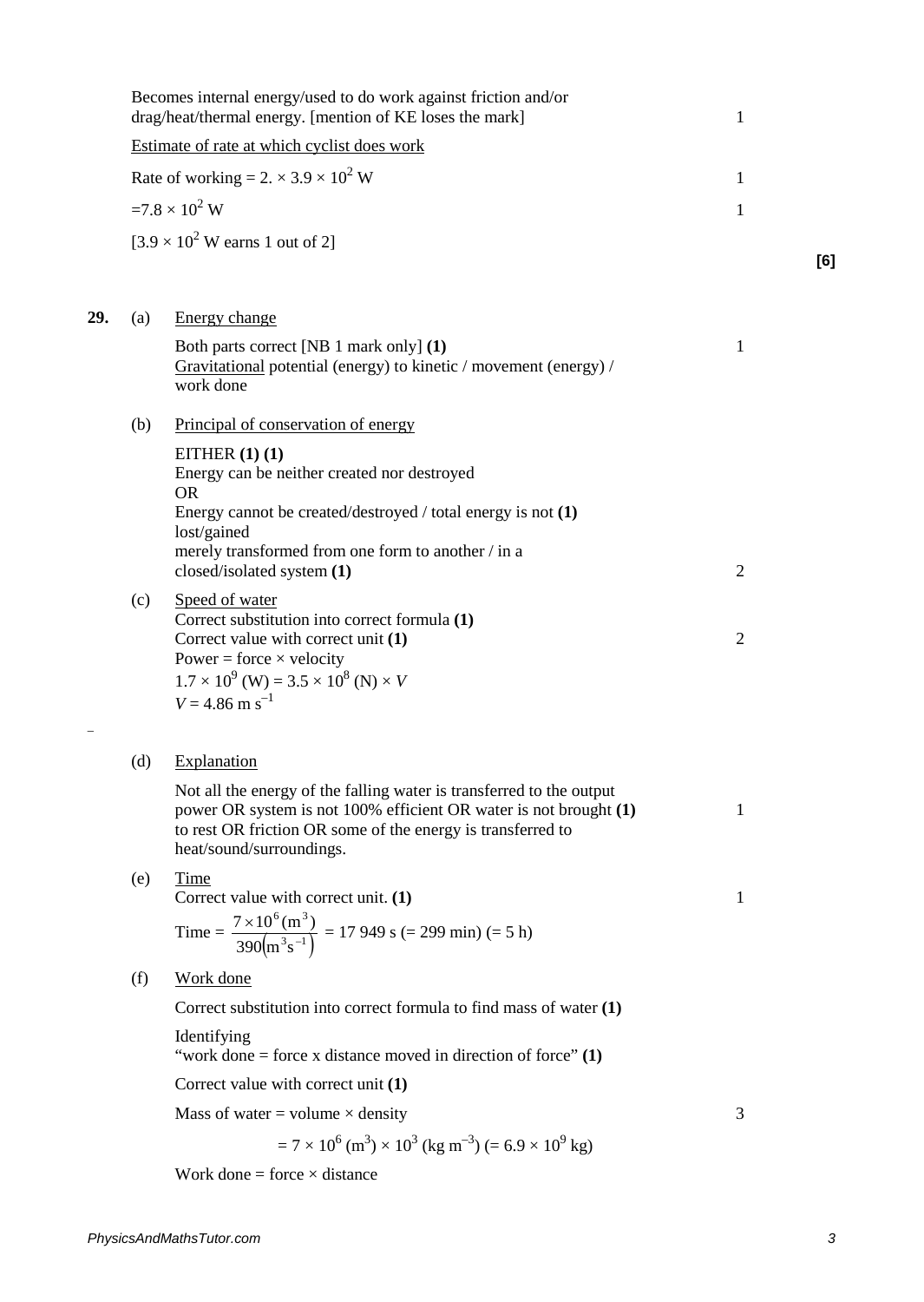Work done =  $6.9 \times 10^{9}$  (kg) x 9.81 (ms<sup>-2</sup>) x 500 (m)  $= 3.43 \times 10^{13}$  J

# **30.** Expression for  $E_k$  and work done / base unit

(a) (i) Kinetic energy =  $\frac{1}{2}mu^2$ 

Work done = *Fd* [must give expressions in terms of the symbols given in the question] **(1)** 1

(ii) Base units for kinetic energy =  $(\text{kg (m s<sup>-1</sup>)<sup>2</sup>) = \text{kg m}<sup>2</sup> s<sup>-2</sup> (1)$ Base units for work done =  $kgms^{-2}$  .m =  $kg m^2 s^{-2} (1)$ [derivation of kg m<sup>2</sup> s<sup>-2</sup> essential for  $2<sup>nd</sup>$  mark to be given] 2 [Ignore persistence of <sup>1</sup>/2] [ For  $2<sup>nd</sup>$  mark ecf mgh for work from (a)(i)]

#### (b) Show that the braking distance is almost 14 m

[Bald answer scores 0; Reverse calculation max 2/3]

#### **Either**

Equating work done and kinetic energy [words or equations] **(1)**

Correct substitution into kinetic energy equation **and** correct substitution **(1)** into work done equation

Correct answer [13.8 (m)] to at least 3 sig fig. [No ue] **(1)**

$$
0.5 \times m \times (13.4 \text{ m s}^{-1})^2 = m \times 6.5 \text{ m s}^{-2} \times d
$$
  

$$
\frac{0.5 \times m \times (13.4 \text{ m s}^{-1})^2}{m \times 6.5 \text{ m s}^{-2}} = 13.8 \text{ (m)}
$$

[*m* may be cancelled in equating formulae step and not seen subsequently]

## **OR**

Selecting  $v^2 = u^2 + 2as \text{ OR } 2$  correct equations of motion **(1)** Correct magnitudes of values substituted **(1)** [i.e. 0 =  $(13.4 \text{ m s}^{-1})^2 + 2((-)6.5 \text{ m}^{-2})\text{s}$ ] Correct calculation of answer [13.8 (m)] to at least 3 sig fig. [No ue] **(1)**

## (c) Why braking distance has more than doubled

QOWC **(1)**

#### **Either**

(Because speed is doubled and deceleration is unchanged) time **(1)** (to be brought to rest) is doubled/increased. (Since) distance = speed x time [mark consequent on first] or  $s = ut + \frac{1}{2}at^2$  (1) the distance is increased by a factor of (about) 4 **(1)** 4

### **Or**

Recognition that  $(\text{speed})^2$  is the key factor  $(1)$ Reference to  $v^2 = u^2 + 2as$  or rearrangement thereof or kinetic energy (1) [second mark consequent on first] (Hence) distance is increased by a factor of (almost) 4 **(1)**

## **Or**

Do calculation using  $v^2 = u^2 + 2as$  and use 26.8 m s<sup>-1</sup> and 6.5 m s<sup>-2</sup> (1) Some working shown to get answer 55.2 m **(1)** (Conclusion that) distance is increased by a factor of (almost) 4 [Note : unlikely that QOWC mark would be awarded with this method] **(1)**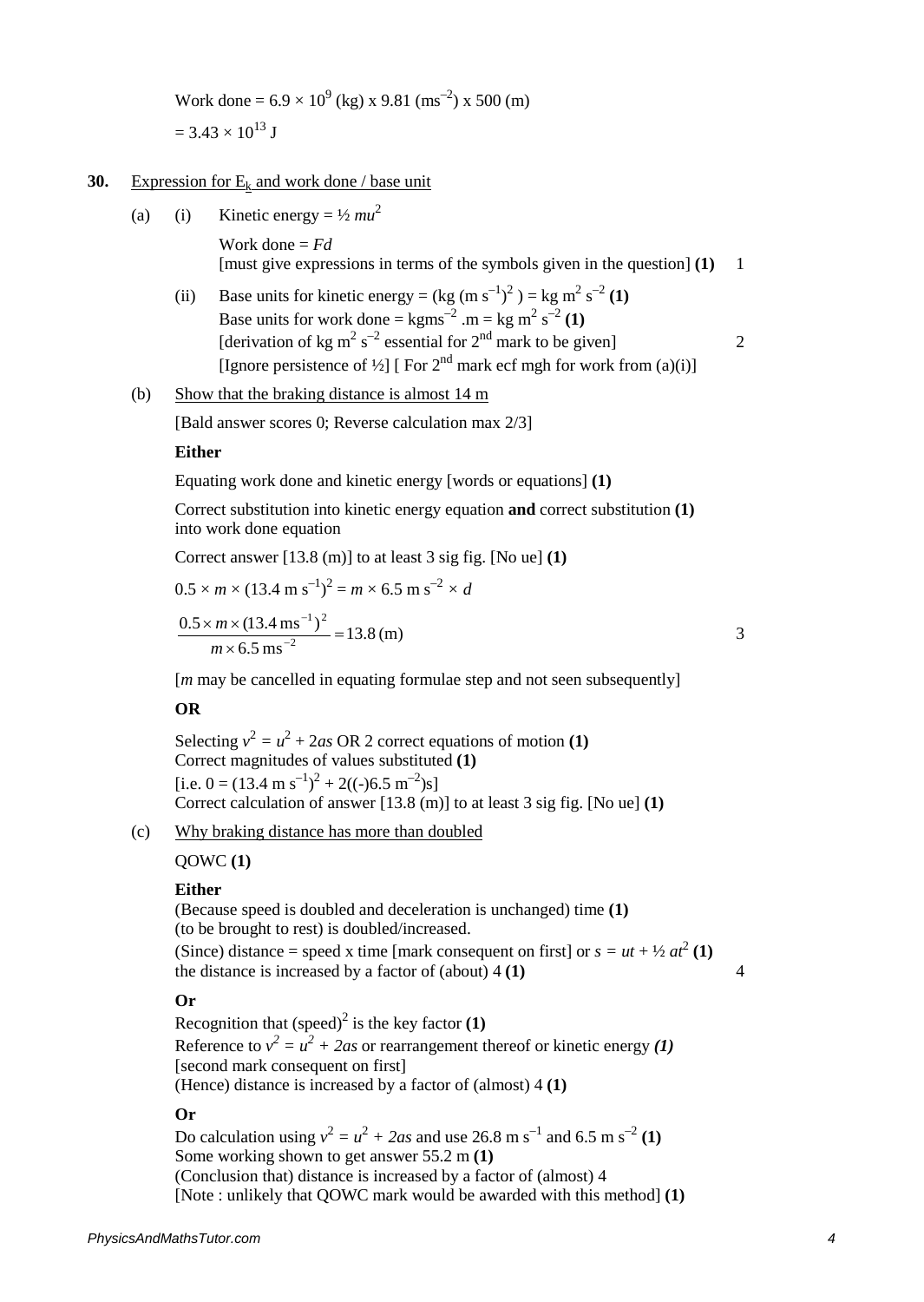#### **Or**

Accurate labelled *v-t* graphs for both **(1)** Explanation involving comparison of areas **(1)** Distance is increased by a factor of (almost) 4 **(1)**

[In all cases give  $4<sup>th</sup>$  mark if 4 is not mentioned but candidate shows more than doubled eg "Speed is doubled and the time increased, therefore multiplying these gives more than double."]

## **[10]**

**31.** (i) Work done

Use of work done = force  $\times$  distance **(1)** Answer given to at least 3 sig fig. [2396 J, 2393 J if 9.8 m s<sup>-2</sup> is used, **(1)** 2 2442 J if  $g = 10 \text{ m s}^{-2}$  is used. No ue.]

Work done = 
$$
110 \text{ kg} \times 9.81 \text{ m s}^{-2} \times 2.22 \text{ m}
$$
  
= 2395.6 J

(ii) Power exerted

Use of power = 
$$
\frac{\text{work done}}{\text{time}}
$$
 or power =  $F \times v(1)$ 

Answer: [799 W. 800 W if 2400 J is used and 814 W if 2442 J is 2 used. Ecf value from (i)] **(1)**

$$
\overline{2}
$$

Power =  $\frac{253}{3s}$ 2396 J  $= 798.6 W$ 

(iii) Principle of Conservation of Energy

# Either

Energy can neither be created nor destroyed **(1) (1)**

# **OR**

Energy cannot be created/destroyed or total energy is not lost/gained **(1)** (merely) transformed from one form to another or in a closed/isolated system. **(1)** 2

[Simple statement 'Energy is conserved' gets no marks] [Information that is not contradictory ignore.  $\Delta Q = \Delta U + \Delta W$ , with terms defined acceptable for 1st mark]

(iv) How principle applied to...

Lifting the bar: - Chemical energy (in the body of the weightlifter) or work done  $(lifting bar) = (gain in) g.p.e. (of bar) (1)$ [Reference to k.e. is acceptable]

The bar falling: - Transfer from g.p.e. to k.e. **(1)** (and that) g.p.e.  $lost = k.e.$  gained **(1)**  $\qquad \qquad$  3

['g.p.e. converted to k.e.' would get one mark] [References to sound and thermal energy are OK, but gpe to sound or thermal energy on its own gets no marks]